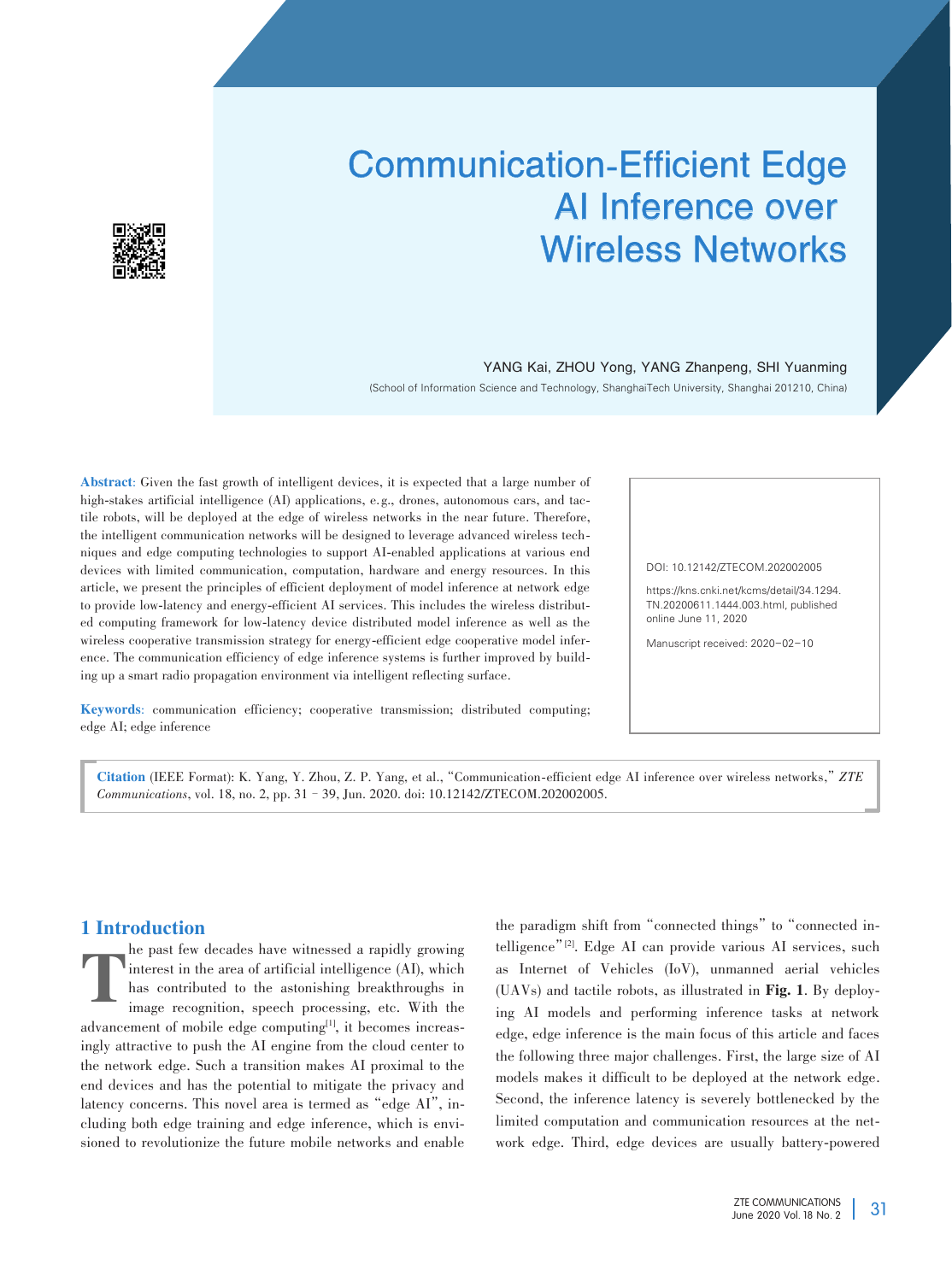

▲Figure 1. Illustration of edge AI.

with limited energy budget and computing power.

It is generally impractical to deploy the entire AI models on a single resource-constrained end device. Fortunately, a recently proposed edge inference architecture, termed as "on-device distributed AI inference", is capable of pooling the computing resources on a large number of distributed devices to perform inference tasks requested by each end de⁃ vice<sup>[3]</sup>. For popular distributed computing structures such as MapReduce<sup>[4]</sup>, the dataset (i. e., AI model for inference) is split and deployed on end devices during the phase of dataset placement. Each end device computes the intermediate values of all tasks locally with the map functions. After exchanging the intermediate values, each device obtains all map function values for its inference task and performs the reduce function to yield the desired inference result. However, the communication efficiency of the intermediate value exchange is the main performance bottleneck of distributed edge inference systems<sup>[5]</sup>. To this end, we shall propose a communication-efficient data shuffling strategy for on-device distributed AI inference based on cooperative transmission and interference alignment.

For computation-intensive inference tasks, it is beneficial to deploy the AI models at the edge servers, e.g., access points (APs), followed by uploading the input dataset to the proximal edge servers. This helps to perform the inference tasks and return the inference results to the end devices through downlink transmission. On the other hand, cooperative transmission $[6]$  is a well-known approach that can mitigate co-channel interference as well as improve the reliability and energy efficiency of downlink transmission. These facts motivate us to propose the in-edge cooperative AI inference architecture by performing each task at multiple edge servers and enabling cooperative transmission to improve the quality of service (QoS) and reliability for the delivery of inference results. However, performing each inference task by multiple edge servers leads to a higher computation power consumption. We thus propose a joint task allocation and downlink coordinated beamforming approach to achieve energyefficient in-edge cooperative AI inference through minimizing the total power consumption consisting of both transmit and computation power consumptions under the target QoS constraints.

Although our joint computation and com⁃ munication designs can greatly improve the communication efficiency for on-device distributed AI inference and in-edge cooperative AI inference, the achievable low-latency and energy efficiency are still fundamentally limited by the radio propagation environment. We thus resort to an emerging technol-

ogy, i.e., intelligent reflecting surface  $(IRS)^{[7]}$ , to actively control the wireless propagation environment. In particular, we propose to utilize the IRS for further enhancing the communication efficiency of edge AI inference systems, thereby providing low-latency and energy-efficient AI services. By dynamically adjusting the phase shifts of the IRS, our proposed strategy improves the feasibility of the interference alignment conditions for the data shuffling of on-device distributed AI inference systems, as well as reduces the energy consumption of in-edge cooperative AI inference systems.

## 2 Overview of Edge AI Inference

In this section, we present the architectures, key performance metrics, and promising applications of edge AI inference.

#### 2.1 Architecture

In the conventional cloud-based AI systems, a large amount of data collected/generated by the end devices is required to be delivered to the central cloud center for AI model training. Such cloud-based AI systems are generally limited by scarce spectrum resources and susceptible to data modification attacks. With the increase of the computing power and storage capability of edge servers (e.g., APs and base stations) and end devices (vehicles and robots), there is a trend of pushing AI engines from the cloud center to the network edge<sup>[8-9]</sup>. Therefore, edge AI emerges as a promising research area that performs the training and inference tasks at the network edge. In this article, we go beyond that and focus on a much broader scope of edge AI to fully leverage the distributed computation and storage resources at the network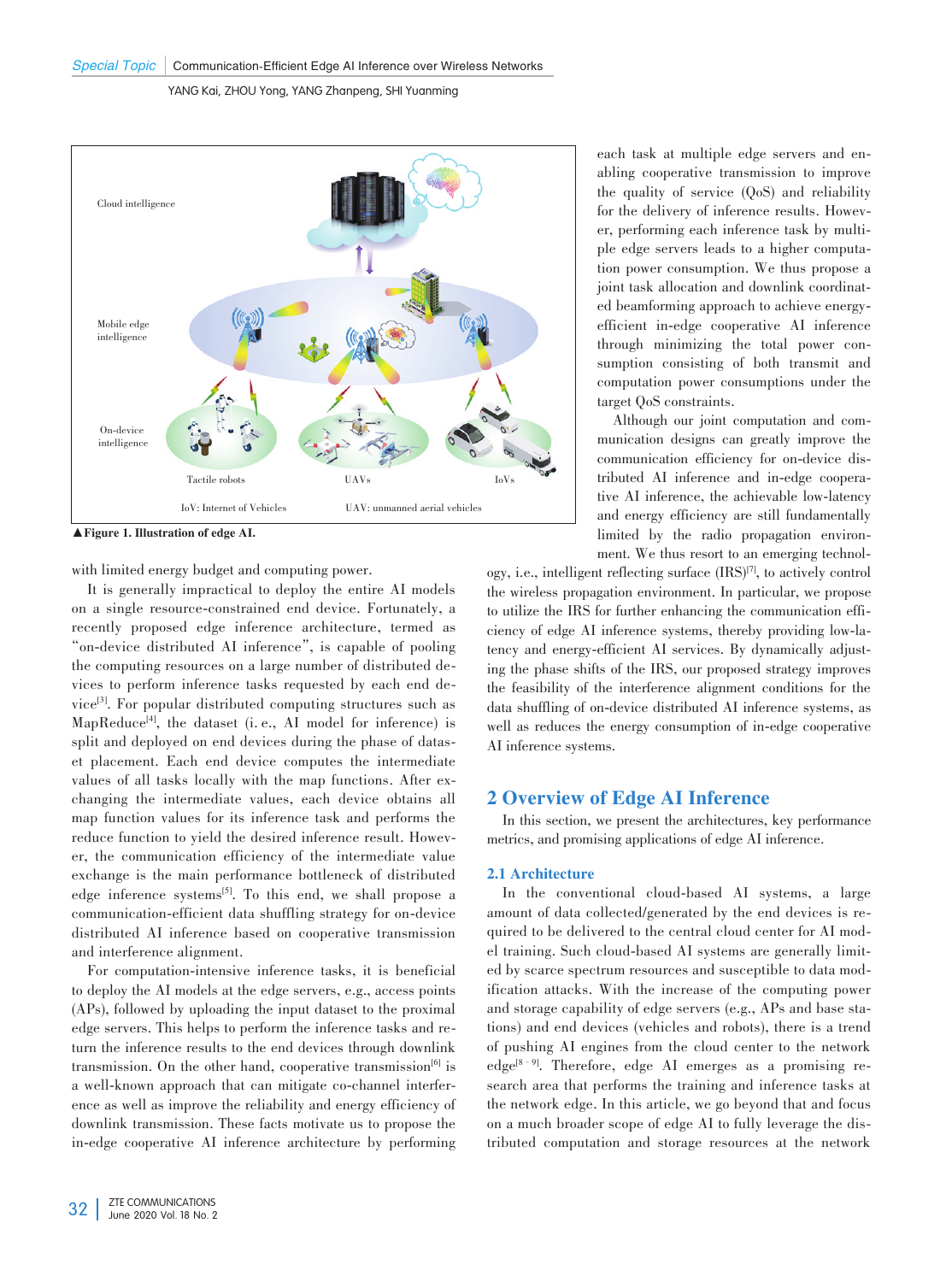edge across end devices, edge servers and cloud centers to provide low-latency and energy-efficient AI services, such as IoVs, UAVs and tactile robots.

According to Ref. [8], the edge AI can generally be classified into six levels, including cloud-edge co-inference, in-edge co-inference, on-device inference, cloud-edge co-training, all in-edge, and all on-device. The training of AI models can be performed on end devices, in edge servers, or with the collaboration of the cloud center and edge nodes, which are out of the scope of this article. We in this article mainly focus on the model inference of edge AI, also known as edge inference. The major architectures of edge inference are listed as follows:

• Device-based edge inference: Deploying AI models directly on end devices can reduce the communication cost due to information exchange. However, this poses stringent requirements on the storage capability, computing power, energy budget of each end device. To this end, a promising structure of device-based edge inference is to enable cooperation among multiple devices via a distributed computing framework<sup>[3]</sup>, i.e., on-device distributed AI inference.

• Edge-based edge inference: The end devices offload the dataset to the neighboring edge servers, which perform the inference tasks and return the inference results to the end users. This inference architecture has the potential to perform computation-intensive inference tasks. However, the limited channel bandwidth is the main performance-limiting factor of this edge inference architecture. To address this issue, it is promising to enable cooperation among multiple edge servers $[10-11]$  to facilitate in-edge cooperative AI inference.

• Others: In addition to the device-based and edge-based edge inference architectures, there are also other promising edge inference architectures. The device-edge architecture with model partition proposed in Refs. [12] and [13] can enhance the energy efficiency and reduce the latency of edge inference systems. Moreover, the inference tasks can also be accomplished by adopting the edge-cloud collaborative architecture, which is particularly suitable for end devices with highly constrained resources.

This paper emphasizes on two promising system architectures, i.e., on-device distributed AI inference and in-edge cooperative AI inference, which pool the computation and com⁃ munication resources across multiple end devices and edge servers, respectively. In such distributed systems, the communication efficiency is a critical issue in determining the performance of edge inference systems. We thus focus on designing communication-efficient on-device distributed AI inference and in-edge cooperative AI inference strategies for computation-intensive inference tasks, thereby achieving low latency and high energy efficiency.

#### 2.2 Key Performance Metrics

The communication efficiency of edge inference systems can be measured by the following metrics:

• Latency: In edge inference systems, latency is a crucial performance metric that measures how fast the inference re⁃ sults can be obtained, which in turn determines the timeliness of the inference results. The latency is generally composed of the computation and communication latency. Achieving low latency is challenging as it depends on various factors, including channel bandwidth, transmission strategy, and channel conditions.

• Energy efficiency: As performing inference tasks are generally energy consuming, the energy efficiency is a critical performance metric of edge inference systems. The energy consumption typically consists of both communication and computation energy consumptions, which depend on the type of the inference tasks and the size of the dataset.

• Others: There are also other indicators that can describe the performance of edge inference. For example, privacy is a major concern in edge inference systems for various highstake AI applications such as IoVs and UAVs. For such applications, it is also critical to ensure that the inference results are received at the end devices with a high level of reliability.

#### 2.3 Applications

Efficient edge inference is envisioned to be capable of supporting various low-latency AI services, including IoVs, UAVs, and tactile robots, as shown in Fig. 1.

• Internet of Vehicles: IoV is a network system that integrates networking and intelligence for promoting the efficiency of transportation and improving the quality of  $life$ <sup>[14]</sup>, as well as emphasizes the interaction of humans, vehicles, and roadside units. Numerous AI models are necessary for IoV such as the advanced driver-assistance system (ADAS) for the detection of vehicles, pedestrians, lane lines, etc. It is generally impractical to deploy all AI models on the resource-constrained vehicles. As a result, to achieve low-latency and energy-efficient inference for a large number of AI models, it is critical to pool the distributed computation and storage resources of the vehicles and edge servers at the network edge.

• Unmanned aerial vehicles: There has been a fast-growing interest in UAVs[15] for the transportation of cargo, monitoring, relaying, etc. Although the UAVs are battery-powered with limited energy budget, they are deployed to accomplish a variety of intelligent computation tasks. As it is energy inefficient for UAVs to communicate with the remote cloud center, enabling cooperative inference on the devices or in the edge is a promising solution that can achieve low-latency and energy-efficient processing of inference tasks, as well as enhance the data privacy.

• Tactile robots: As remote representatives of human beings, smart robots are envisioned to be capable of achieving physical interaction by enabling haptic capabilities, leading to the new field of tactile robots<sup>[16]</sup>. The greatly improved capability of processing tactile sensation and the connectivity of a large number of robots make tactile robots a representa-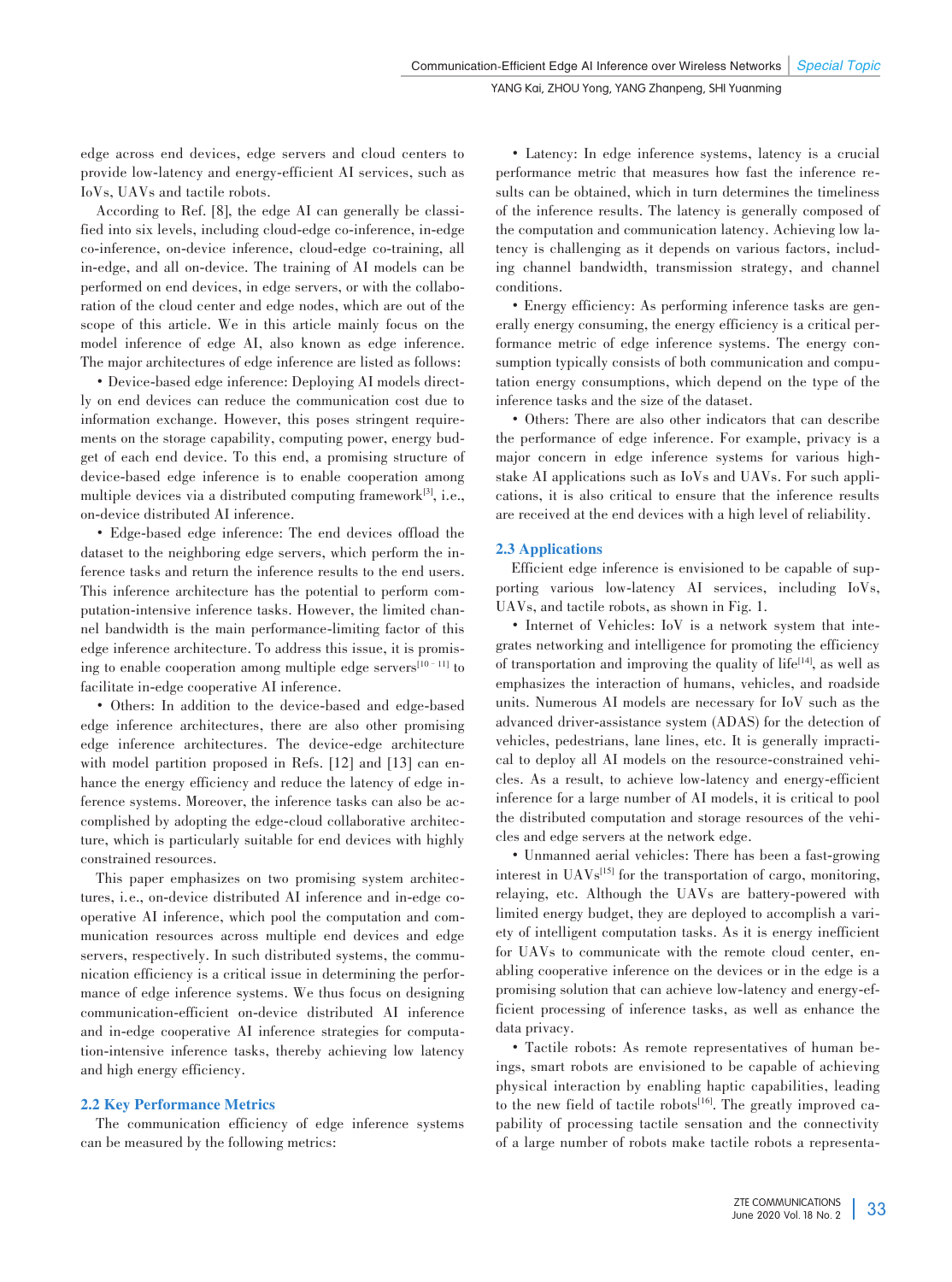tive embodiment of the tactile Internet. Exploring the potential of edge inference for tactile robots is able to provide integrated intelligence for agriculture, manufacture, health care, traffic, etc.

# 3 Wireless Distributed Computing System for On-Device Distributed AI Inference

In this section, we shall present a communication-efficient data shuffling strategy in the wireless distributed computing system for on-device distributed AI inference.

### 3.1 MapReduce-Based Distributed Computing System

MapReduce is a ubiquitous distributed computing frame work that processes tasks with a large amount of data across multiple distributed devices<sup>[4]</sup>. For a computing task with the MapReduce-like structure, the target function is decomposed as the "reduce" function value of a number of map functions, which can be computed in a parallel manner. Hence, the MapReduce-based distributed computing system is capable of pooling the computation and storage resources of multiple de⁃ vices to enable on-device distributed AI inference.

For a wireless distributed computing system consisting of multiple mobile devices, the inference result (e.g., a machine learning model) to be obtained by each device depends on the entire input dataset. Supposing that each computation task for inference fits the MapReduce computation structure (Fig. 2), *K* mobile devices cooperatively accomplish the inference tasks through the following four phases

• Dataset placement: In this phase, the entire dataset is partitioned into *N* portions and each mobile device is allocated a subset of the entire dataset before inference.

• Map function: With the allocated local data, each mobile device computes the map function values with respect to all the input data, which yields the intermediate values for itself and other devices.

• Shuffling: As each mobile device does not have enough information for inference, the intermediate values computed by each device shall be transmitted to the corresponding devices over radio channels in this phase.

• Reduce function: Finally, based on the collected N intermediate values, each mobile device calculates the reduce function to obtain the corresponding inference result.

With limited radio resources, the shuffling of intermediate values among multiple mobile devices leads to significant communication overhead and is the main performance-limiting factor for on-device distributed AI inference systems.



▲Figure 2. Illustration of computing model of MapReduce-based distributed computing framework.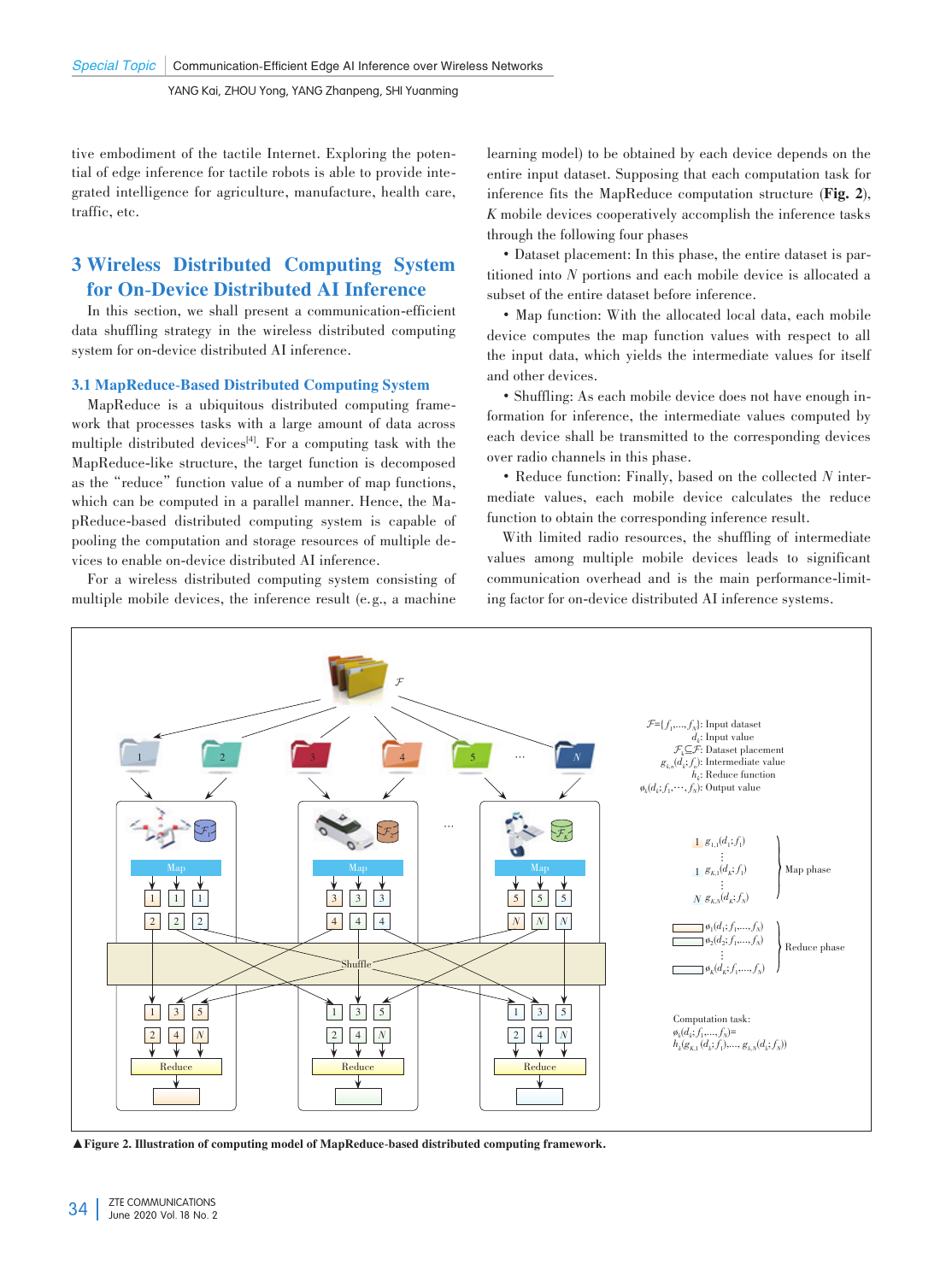#### 3.2 Communication-Efficient Data Shuffling

As data shuffling over radio channels is the major bottleneck of MapReduce-based distributed computing systems, it is necessary to propose a communication-efficient data shuffling strategy for a given dataset placement. We take a wireless communication system consisting of multiple mobile de⁃ vices and an AP as an example (Fig. 3**)**. The basic idea for achieving low-latency data shuffling is to explore the opportunity of concurrent transmission, detailed as follows.

• Uplink multiple access: After computing the intermediate values with map functions, each mobile device transmits its precoded intermediate values to the AP over the multiple access channel.

• Downlink broadcasting: The AP broadcasts the received signal of uplink transmission to each device, which decodes its desired intermediate values.

The output of each computation task depends on both the locally computed intermediate values at each device based on its own dataset and intermediate values computed by other devices. By treating each intermediate value as an independent message, the data shuffling procedure is indeed a message delivery problem. The AP first receives a mixed signal from all mobile devices in the uplink, and then simply broadcasts the mixed signal to all mobile devices in the downlink. By studying the input-output relationship from all mobile devices to all mobile devices after the uplink and downlink transmissions, the proposed data shuffling strategy can be equivalently modeled as a data delivery problem over the *K*-user interference channel with side information available at both the transmitters and the receivers. Note that the AP behaves like a twoway relay<sup>[17]</sup> and simply transmits an amplified version of the

received signal. The side information refers to the available intermediate values at each device. As a result, the goal becomes the transceiver design for maximizing the com⁃ munication efficiency of data shuffling. It has been demonstrated that the linear coding schemes are effective for the transceiver design because of their optimality in terms of the degree of freedoms (DoFs) for interference alignment as well as low implementation complexity. Note that DoF is a first-order characterization of channel capacity, which is thus chosen as the performance metric for data shuffling. With interference alignment, the solutions meeting interference alignment conditions yield transceivers that are able to simultaneously preserve the desired signal and cancel the co-channel interference.

The problem of finding solutions to the interference alignment conditions with a maximum achievable DoF can be tackled by developing an efficient algorithm based on a low-rank optimization approach<sup>[3]</sup>. This is achieved by defining the product of the aggregated precoding matrix and the aggregated decoding matrix as a new matrix variable, based on the following two key observations:

• The interference alignment conditions can be represented as affine constraints in terms of the newly defined matrix variable and the global channel state information.

• The rank of the matrix is inversely proportional to the achievable DoF.

Therefore, the maximum achievable DoF can be obtained via minimizing the matrix rank, subjecting to the affine constraints. For the nonconvex low-rank optimization problem, the traditional nuclear norm minimization approach yields unsatisfactory performance, which motivates us to propose a novel computationally efficient difference of convex functions (DC)<sup>[18]</sup> algorithm to achieve considerable performance enhancement.

With limited radio resources, the scalability of the data shuffling strategy is also critical to the wireless distributed computing framework. We prefer a data shuffling strategy if the communication cost (which can be measured by achievable DoF) does not increase too much with more involved mobile devices. We present simulation results to demonstrate the effectiveness of the proposed algorithm for data shuffling. In simulations, we consider a single-antenna system, where the dataset is evenly split into five files and each device stores up to two files locally. With the uniform dataset placement strategy, each file is stored by 2*K*/5 mobile devices. The achievable DoFs averaged over 100 channel realizations are illustrated in Fig. 4. Interestingly, the achievable DoF of the proposed DC



▲Figure 3. Illustration of communication model for data shuffling of on-device distributed AI inference systems.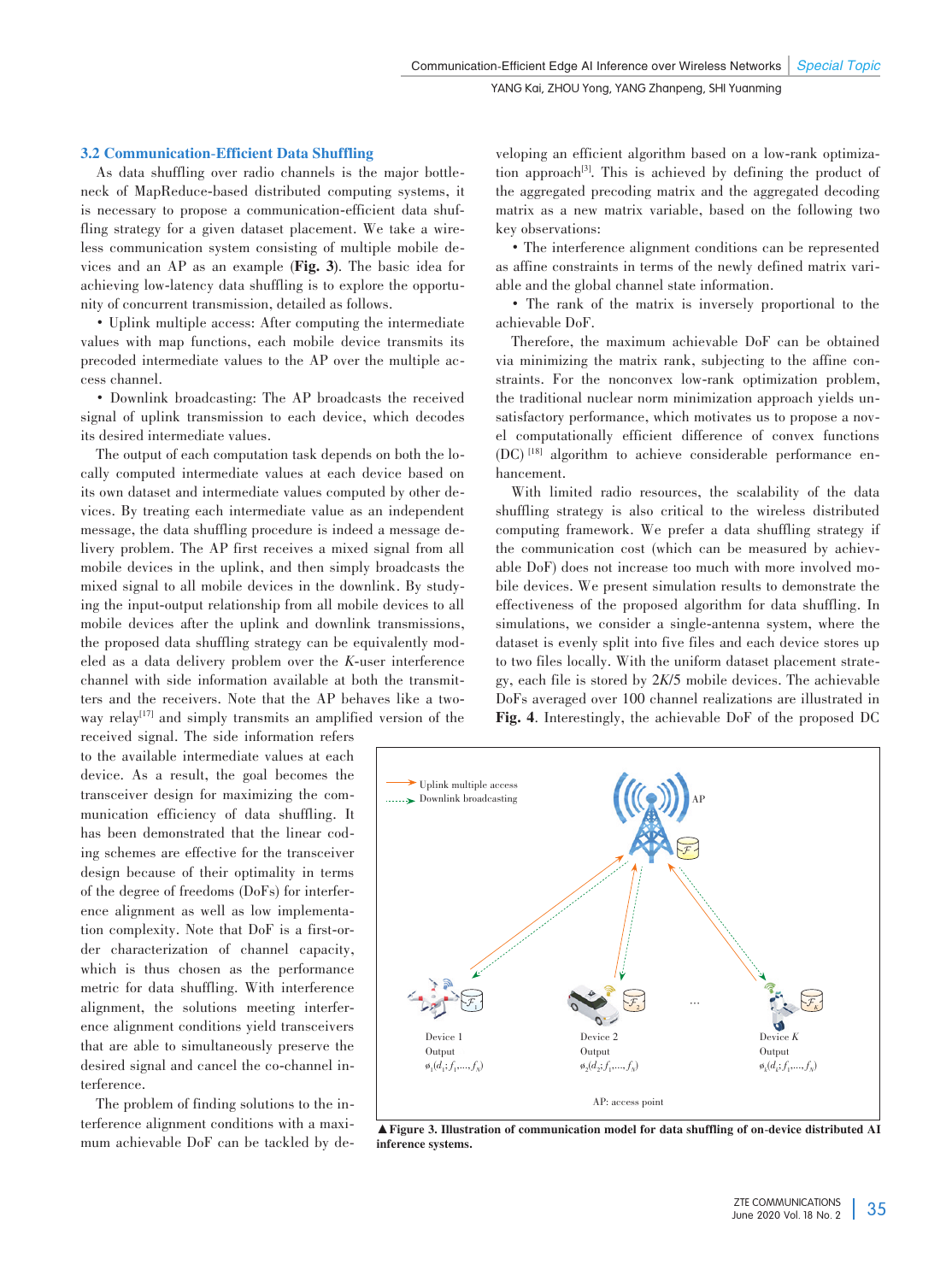approach remains almost unchanged as the number of devices increases, while the nuclear norm relaxation approach suffers from a severe DoF deterioration. This demonstrates the scalability of the proposed DC approach. The main intuition is that the collaboration opportunities are increased as each file can be stored at more devices, although more intermediate values are requested with more involved devices.

# 4 Edge Processing System for In-Edge Cooperative AI Inference

In this section, we present a cooperative wireless transmission approach for energy-efficient edge processing of computational intensive inference tasks at edge servers.

Due to the strong capability of capturing data representation, machine learning techniques, in particular deep learning<sup>[19]</sup>, have been widely used for achieving greatly improved performance in distilling intelligence from images, videos, texts, etc. However, the deep learning model are usually large and complex, and processing deep neural networks (DNNs) is a computation-intensive task. For re⁃ source-constrained mobile devices equipped with limited storage, computation power, and energy budget, such as drones and robots, a promising solution of performing computationintensive inference tasks is to enable edge processing at the APs of mobile networks. With more powerful computing power than the resource-constrained mobile devices, APs have the potential of efficiently performing the inference tasks and transmitting the inference results to mobile users<sup>[20]</sup>. The design target is to enable cooperative transmission among multiple APs to provide higher QoS for reliably de⁃ livering the inference results, while minimizing the total power consumption consisting of the computation power of inference tasks and the transmission power at APs. The computation power of each task at an AP can be determined via estimating the energy consumption of processing  $DNNs^{[21]}$  and computation time.

We consider a typical edge processing system consisting of *N* APs served as edge processing nodes and *K* mobile users, as demonstrated in Fig. 5. Each mobile user has an inference task to be accomplished. The inference results can be obtained by uploading the input of each mobile user to the APs, processing a subset of inference tasks at each AP, and cooperatively transmitting the inference results to the

corresponding mobile user. The pre-trained models can be downloaded from the cloud center and deployed at each AP in advance to facilitate edge inference. For example, the inference task can be the GauGan AI system by Nvidia, where the inputs are rough doodles and the outputs are photorealistic landscapes. Although the cooperative edge inference is able to deliver the reliable inference results to mobile users, the energy efficiency becomes critical as a huge amount of computation is required for processing DNNs at multiple APs.



 $\blacktriangle$  Figure 4. Achievable DoF of algorithms versus the number of devices for the data shuffling of on-device distributed AI inference systems.



▲Figure 5. Illustration of in-edge cooperative AI inference systems.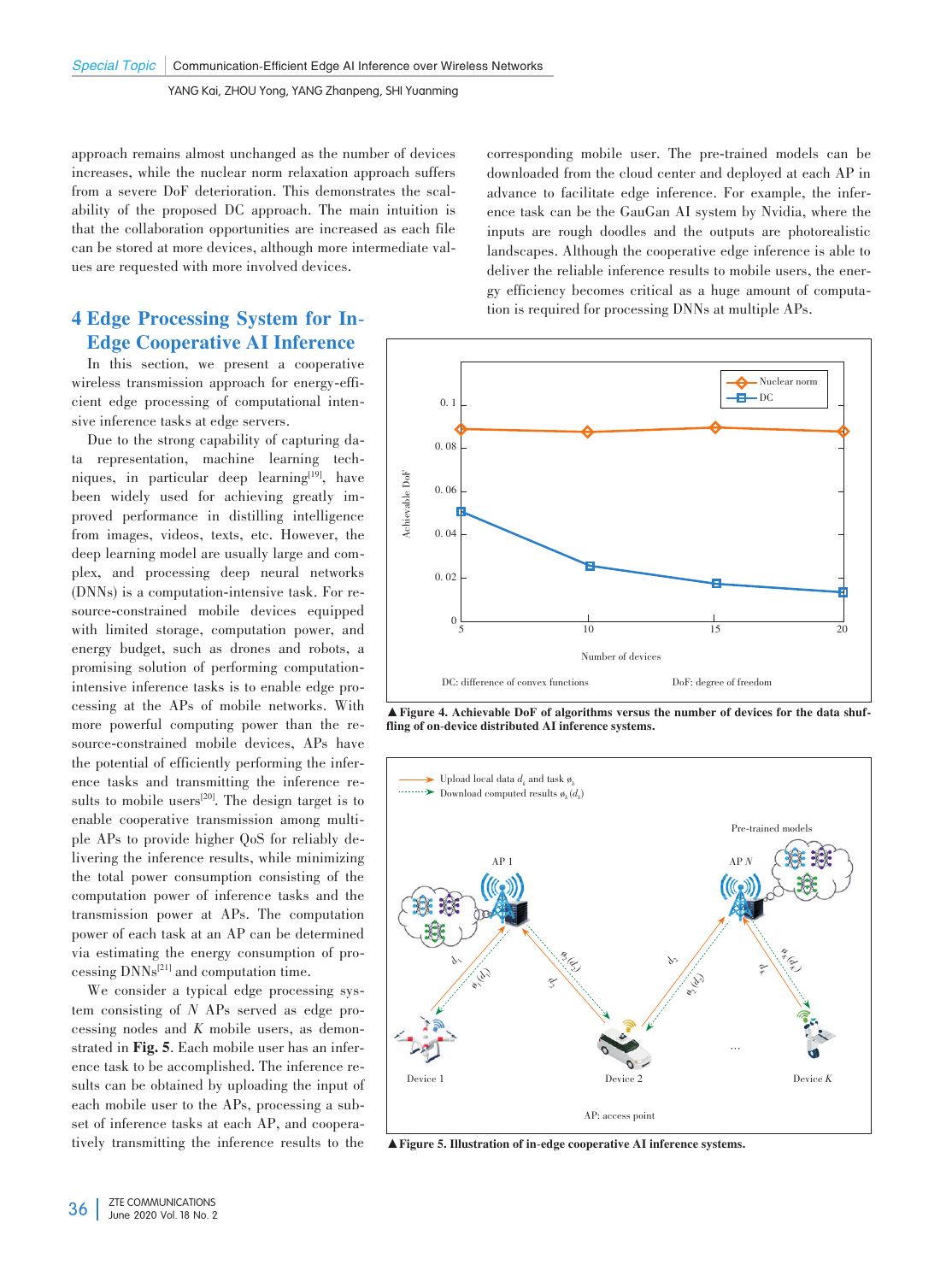There exists a tradeoff between communication and computation in an edge processing system by enabling cooperation among APs. In particular, if each AP performs more inference tasks, the inference results can be delivered with better QoS via cooperative downlink transmission. However, more computation power is consumed at the APs for processing the DNNs. To balance the tradeoff, we thus propose to minimize the total power consumption, consisting of computation power and communication power, under the target QoS constraints. This problem involves the joint design of the task allocation strategy across APs and the downlink beamforming vectors. Interestingly, if an inference task is not performed at one AP, the corresponding beamforming vector could be set as zero. This intrinsic connection between the task allocation strategy and the group sparsity structure of the downlink beamforming vectors allows us to reformulate the total power minimization problem under target QoS constraints as a group-sparse beamforming problem with QoS constraints. The group sparse structure can be induced with a well-recognized mixed  $\ell_{1,2}$  norm, which results in a convex second-order cone program (SOCP) problem that can be efficiently solved. We leave simulation results in Fig. 6 in Section 5.3 to evaluate the total power consumption of the proposed approach as well as the intelligent reflecting surface empowered in-edge cooperative AI inference.

# **5 IRS for Enhancing Communication Effi**ciency of Edge Inference Systems

In this section, we introduce the novel  $IRS^{[7]}$  technique for improving the signal propagation conditions of wireless environment, which is able to further enhance the communication efficiency for on-device distributed AI inference and in-edge cooperative AI inference.

5.1 Principles of IRS

An IRS is a low-cost two-dimensional surface of electromagnetic (EM) materials and composed of structured passive scattering elements[22] . The structural parameters determine how the incident radio waves are transformed at the IRS. The specially designed scattering el⁃ ements introduce a shift of the resonance frequency and a change of boundary conditions, resulting in phase changes of both the reflected and diffracted radio waves. The scattering elements on IRS are reconfigurable by imposing external stimuli to alter their physical parameters, which can be exploited to fully control the phase shift of each element at the IRS.

Although the communication efficiency of data shuffling for on-device distributed AI inference and wireless cooperative transmission for in-edge AI inference can be greatly improved by our novel communication strategy and algorithm design, it is still fundamentally limited by the wireless propagation environments. To this end, we resort to IRS that is capable of building a smart radio environment to address this issue.

## 5.2 IRS-Empowered Data Shuffling for On-Device Distributed AI Inference

IRS with real-time reconfigurability is capable of controlling the signal propagation environments, thereby improving the spectral efficiency and reducing the energy consumption of wireless networks. The controllable phase shifts to the incident signals make IRS possible for further improving the achievable DoFs for data shuffling in Section 3. In particular, by actively reconfiguring the radio propagation environment, the feasibility of interference alignment conditions can be achieved. As a result, IRS is a promising technology for providing low-latency on-device distributed AI inference services for a wide range of applications. Note that we can still use the communication scheme and interference alignment technique provided in Section 3.2, and model the data shuffling problem as a side information aided message delivery problem in interference channel, while the channel coefficients could be adjusted by the phase shifts of IRS. The additional dimension provided by the phase shifts at RIS is able to further enhance the desired signals while nulling interference.

## 5.3 IRS-Empowered In-Edge Cooperative AI Inference

To further reduce the power consumption of in-edge cooperative inference in Section 4, it is promising to combat the unfavorable channel conditions by actively adjusting the phase shifts of IRS, rather than only adapting to the wireless propagation environments. By dynamically configuring the phase



▲ Figure 6. Average total power consumption comparison between edge processing systems with and without IRS.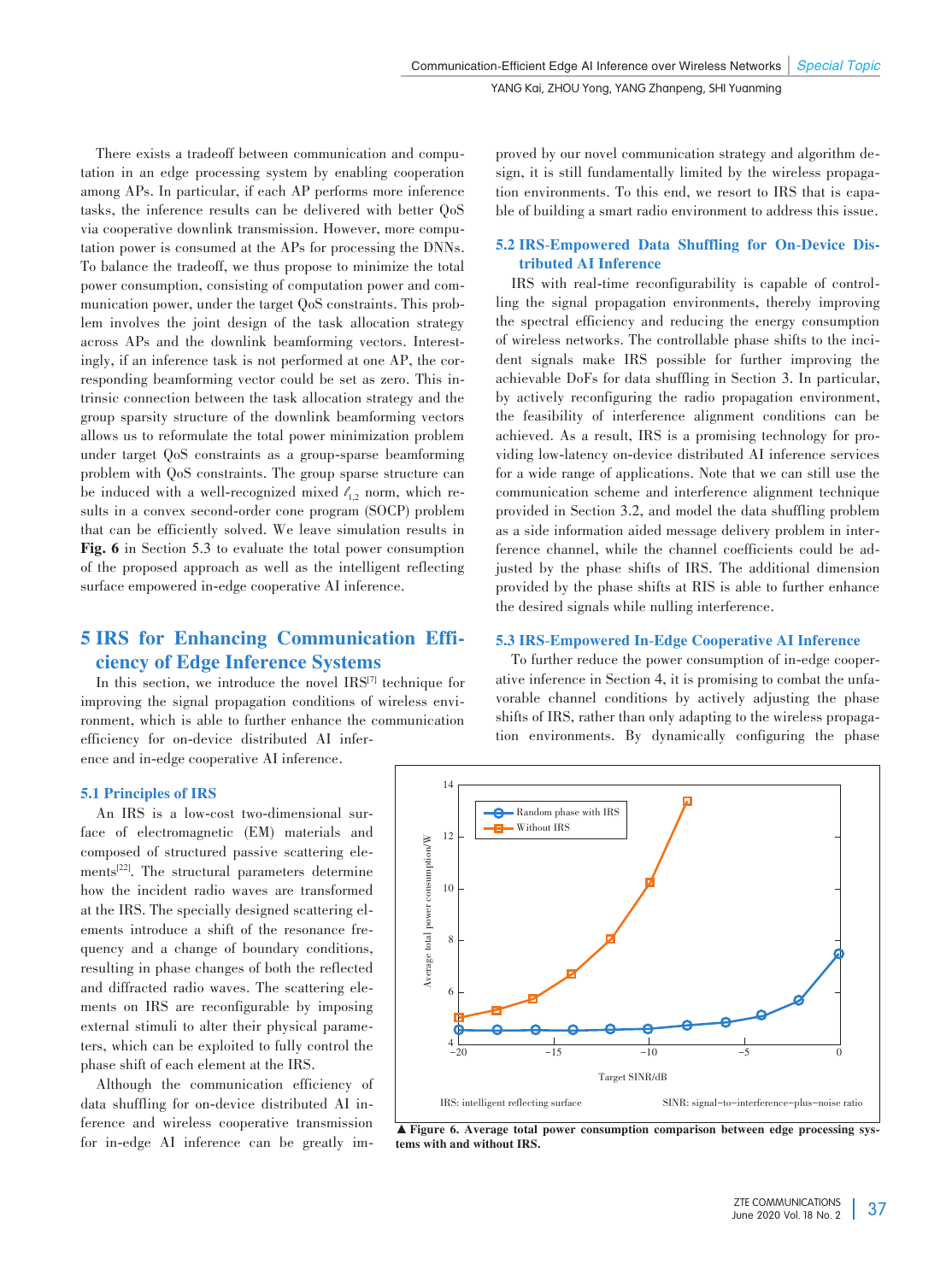shifts of the IRS, a desired channel response can be achieved at the mobile devices, which in turn improves the signal power. Therefore, under the same QoS requirements, IRS can be utilized to further reduce the total power con⁃ sumption of the edge processing system.

However, it calls for the joint design of the task allocation strategy, the downlink beam⁃ formers and the phase shifts of IRS. Exploiting the group structure of beamformers yields a highly nonconvex group-sparse optimization problem with coupled optimization variables in the QoS constraints, i.e., the downlink beamforming vectors at the APs and the phase shifts at the IRS. An alternating optimization framework can be adopted to decouple the highly nonconvex QoS constraints, for which updating the downlink beamforming vector is exactly the same as that in Section 4.1. The update for phase shifts at the IRS can be transformed to a homogeneous quadratically constrained quadratic program (QCQP) problem with nonconvex unit modulus constraints. To tackle the

nonconvex constraints, the problem is further reformulated as a rank-one constrained optimization problem by leveraging the matrix lifting technique. The resulting optimization problem can then be solved with a DC algorithm by minimizing the difference between trace norm and spectral norm of the matrix variable.

For illustration purpose, we consider an edge processing system with three 5-antenna APs and ten single-antenna mobile users that are uniformly located in the square area of  $[0, 200]$  m  $\times$  [0, 200] m. An IRS equipped with 25 reflecting elements is deployed at the center of the square area. In simulations, the power consumption of performing an inference task at the AP is 0.45 W and the maximum transmit power of AP is 1 W. Fig. 6 shows the average total power consumption versus the target signal-to-interference-plus-noise ratio (SINR) for edge processing systems without and with an IRS, where a simple random phase shift strategy is adopted. Simulation demonstrate that the power consumption can be significantly reduced by leveraging the advantages of IRS. We then compare the proposed DC approach with the semidefinite re⁃ laxation (SDR) approach as well as the random phase shifts strategy in Fig. 7. It demonstrates that the proposed approach is able to achieve the least total power consumption among others.

# 6 Conclusions

In this article, we presented the communication-efficient designs for edge inference. We identified two representative system architectures for edge inference, i.e., on-device distribut-



▲Figure 7. Average total power consumption comparison for different algorithms in edge processing systems.

ed AI inference and in-edge cooperative AI inference. For ondevice distributed AI inference, we proposed a low-latency data shuffling strategy, followed by developing a low-rank optimization method to maximize the achievable DoFs. We also proposed a group-sparse beamforming approach to minimize the total power consumption of in-edge cooperative AI inference. In addition, we explored the potential of deploying IRS to further enhance the communication efficiency by combating the detrimental effects of wireless fading channels. Our proposals are capable of achieving low-latency and high energy efficiency for edge AI inference.

#### References

- [1] MAO Y Y, YOU C S, ZHANG J, et al. A survey on mobile edge computing: the communication perspective [J]. IEEE communications surveys & tutorials, 2017, 19 (Fourthquarter): 2322–2358. DOI: 10.1109/COMST.2017.2745201
- [2] LETAIEF K B, CHEN W, SHI Y M, et al. The roadmap to 6G: AI empowered wireless networks [J]. IEEE communications magazine, 2019, 57(8): 84 – 90. DOI: 10.1109/MCOM.2019.1900271
- [3] YANG K, SHI Y M, DING Z. Data shuffling in wireless distributed computing via low-rank optimization [J]. IEEE transactions on signal processing, 2019, 67 (12): 3087–3099. DOI:10.1109/tsp.2019.2912139
- [4] LI S Z, MADDAH-ALI M A, YU Q, et al. A fundamental tradeoff between computation and communication in distributed computing [J]. IEEE transactions on information theory, 2018, 64(1): 109–128. DOI: 10.1109/TIT.2017.2756959
- [5] LI S Z, MADDAH-ALI M A, AVESTIMEHR A S. Coding for distributed fog computing [J]. IEEE communications magazine, 2017, 55(4): 34 – 40. DOI: 10.1109/mcom.2017.1600894
- [6] GESBERT D, HANLY S, HUANG H, et al. Multi-cell MIMO cooperative net-